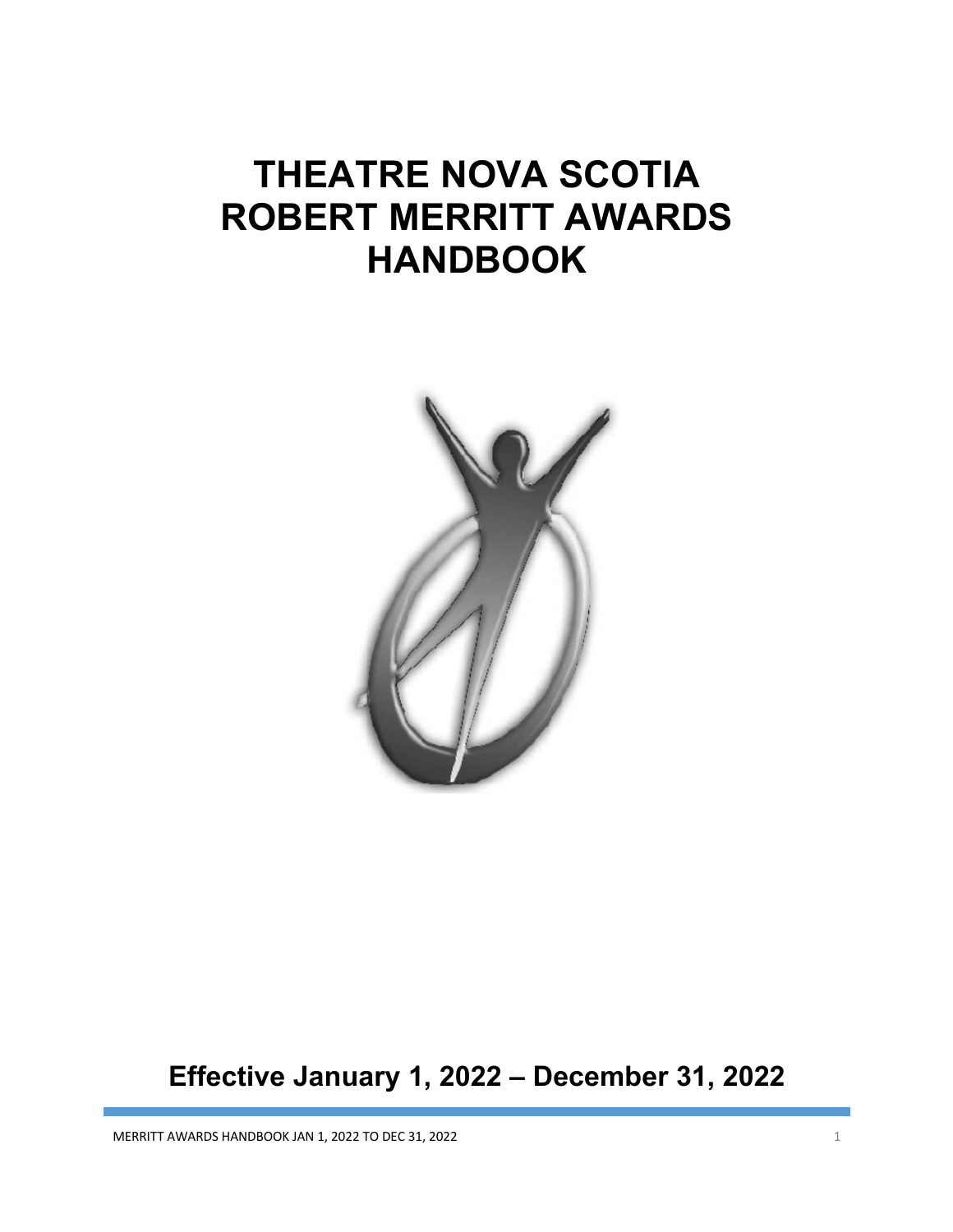## **ROBERT MERRITT AWARDS ELIGIBILITY CRITERIA RULES AND REGULATIONS**

Table of Contents

| <b>REGISTRATION</b>       | 3              |
|---------------------------|----------------|
| <b>REGULATIONS</b>        | $\overline{4}$ |
| <b>ELIGIBILITY</b>        | 5              |
| <b>AWARD CATEGORIES</b>   | 7              |
| <b>JURY</b>               | 9              |
| THE BALLOT                | 11             |
| <b>VOTING</b>             | 12             |
| <b>POLICY DEVELOPMENT</b> | 14             |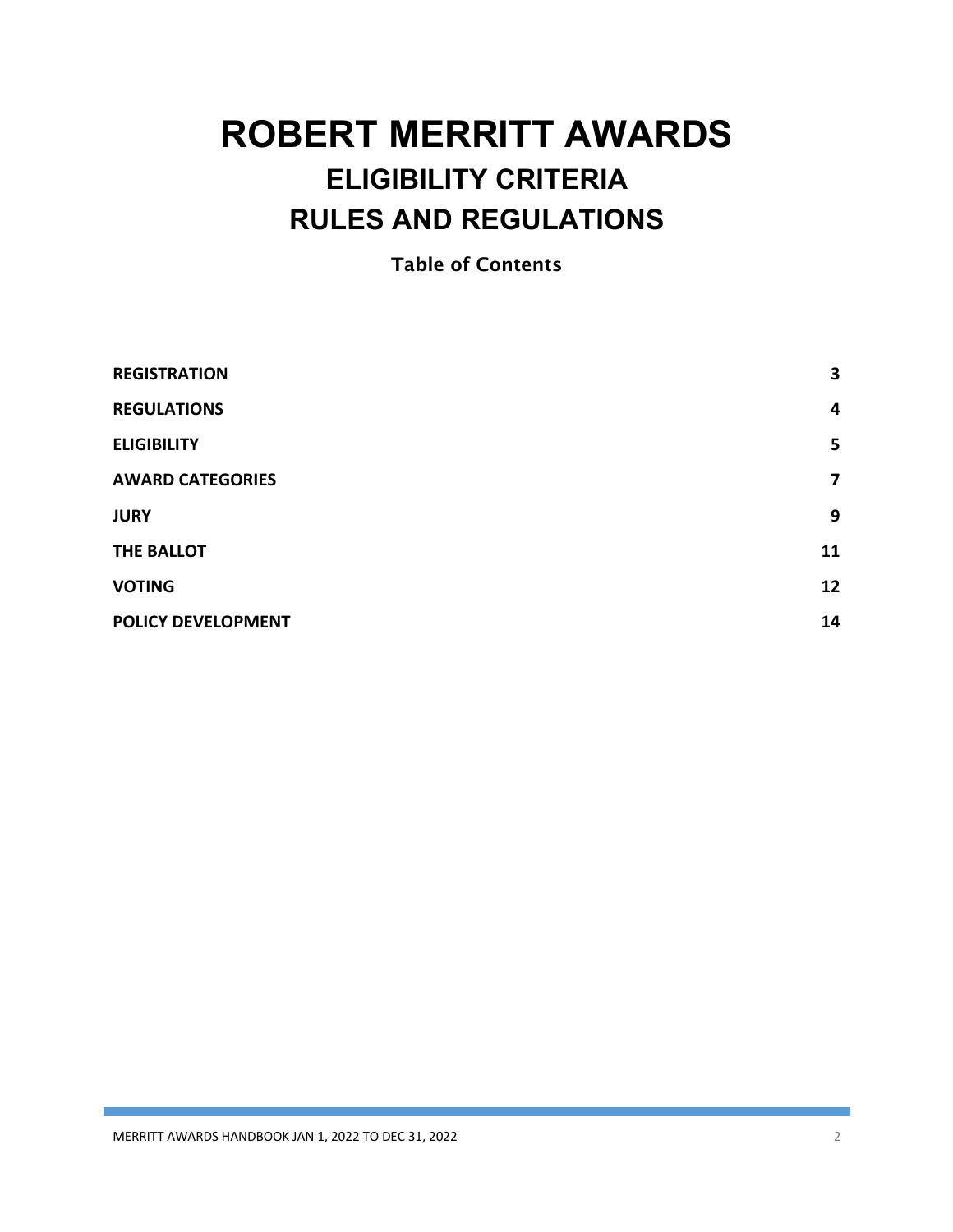## **REGISTRATION**

**Please be sure to read the criteria within this handbook or online prior to registering a production.**

To be sure a production can be considered by the jury, please complete the online Production Registration form at https://www.theatrens.ca/robert-merrittawards/submissions

Theatre Nova Scotia members are encouraged to register their productions as soon as they announce them or as early as possible.

The information provided by the Producer in the production registration form will appear exactly as submitted on Merritt ballots unless otherwise updated by the Producer. Theatre Nova Scotia is not responsible for inaccuracies or errors in registration. Changes or updates to registration details must be submitted by the Producer prior to the 31<sup>st</sup> of December.

**Production registration must be completed and received by Theatre Nova Scotia six weeks (6) in advance of the show's OPENING** night. I*t is solely the responsibility of the producing theatre to make sure they request the jury at their production, by applying online by the deadline at www.merrittawards.ca.* Submission of the production registration does not automatically qualify a production for consideration. While TNS staff will make every reasonable effort to send jurors to all shows, factors such as short runs, juror availability and conflict of interest may prevent some shows from being juried.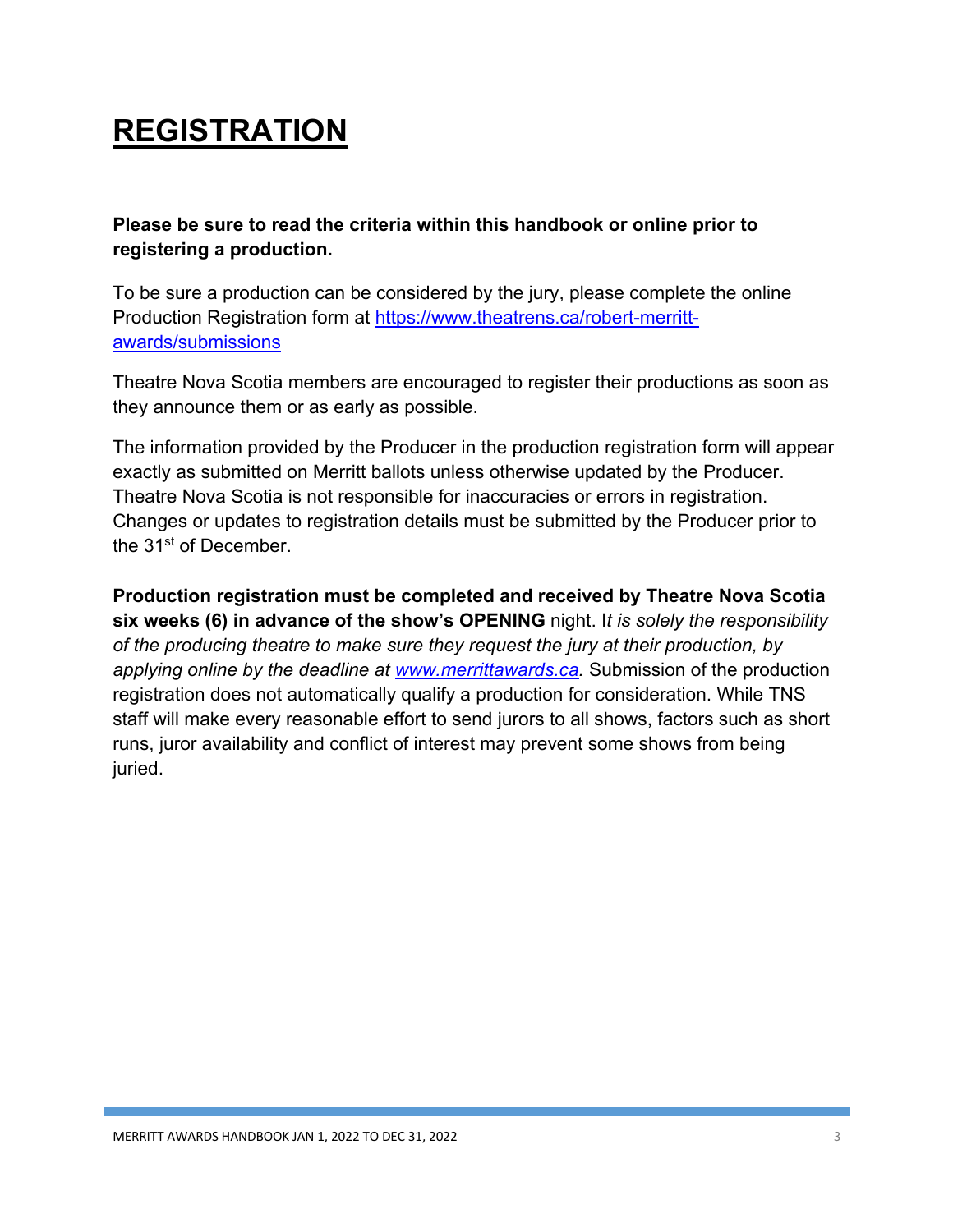## **REGULATIONS**

Producers must be Theatre Nova Scotia company or ad hoc group members in good standing prior to submitting a production registration.

Only productions of professional theatre companies or ad hoc groups/artist collectives are eligible.

In the case of a co-production with a non TNS member, the Theatre Nova Scotia member company must be intrinsically and continuously involved in order for the production to be considered for nomination. Cast and Crew contracts for the production must bear the name of the Theatre Nova Scotia member company.

Producers must register their productions a minimum of 6 weeks in advance of Opening Night. Provide accurate and detailed information on the registration form for jurors. Changes to the information provided must be sent to Theatre Nova Scotia. Ballots are created directly from information provided on the registration form.

Productions must take place in Nova Scotia, between January 1<sup>st</sup> to December 31<sup>st</sup>.

All productions to be juried will make two (2) complimentary available tickets to their productions for each jury member.

A jury list will be maintained on the Theatre Nova Scotia website.

Producers are NOT to contact jurors directly.

**Theatre Nova Scotia shall rule on any questions regarding the Merritt regulations.**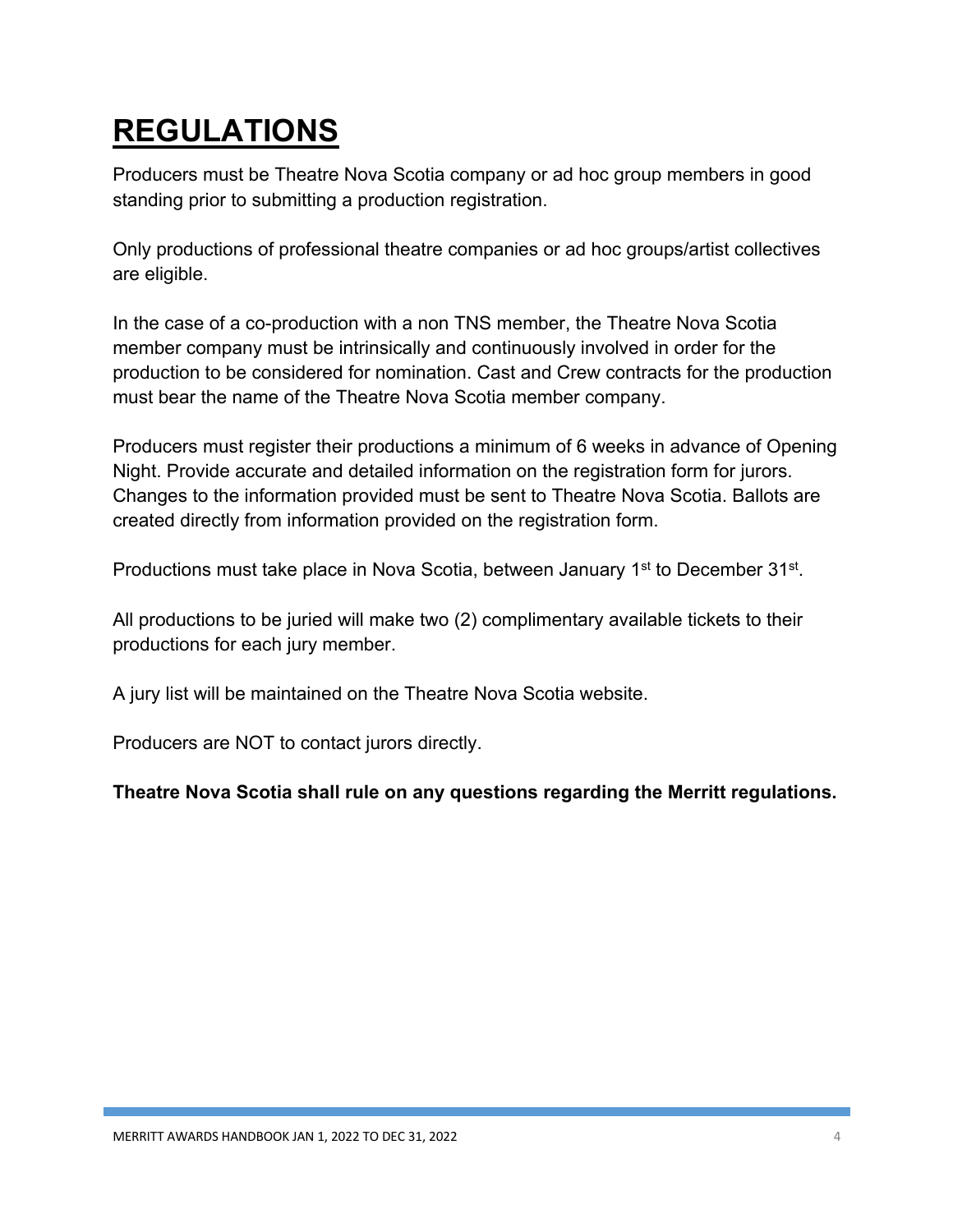## **ELIGIBILITY**

Only productions of Theatre Nova Scotia current professional theatre member companies or ad hoc groups/artist collectives are eligible.

Production registration must be submitted six (6) weeks in advance of Opening Night. Late submissions will not be accepted.

### **Professional Productions**

Theatre productions must be professional where "professional" is defined by the majority (60%+) of artists. Theatre Nova Scotia adopts the Canada Council definition of professional artist: A professional artist is someone who has specialized training in the field (not necessarily in academic institutions), is recognized as such by peers (artists working in the same artistic tradition), has a history of public presentation or publication, and the intent make a living from their craft.

### **Ad hoc Group/Artist Collective**

Ad hoc groups/artist collective will be eligible to be reviewed by the jury if a minimum of 75% of the artists in the group are professional artists and those artists are individual members in good standing of Theatre Nova Scotia. The same ad hoc group/artist collective may be reviewed as such for two years.

Application to Theatre Nova Scotia must be made by an ad hoc group/artist collective eight (8) weeks in advance of the first scheduled public performance and must include:

- A letter describing the artistic scope of the ad hoc group/artist collective
- Bios of all [principle] artists who make up the ad hoc group/artist collective
- The title and dates of the production

### **Nova Scotian Playwright**

Nova Scotian Playwrights are eligible to be nominated in the category of Outstanding New Play by a Nova Scotian playwright. New Play is defined as the Nova Scotia premiere of an original script. For the purposes of the Merritt Awards, "Nova Scotian" is defined as a person who was born in Nova Scotia or has resided in Nova Scotia for at least two (2) years.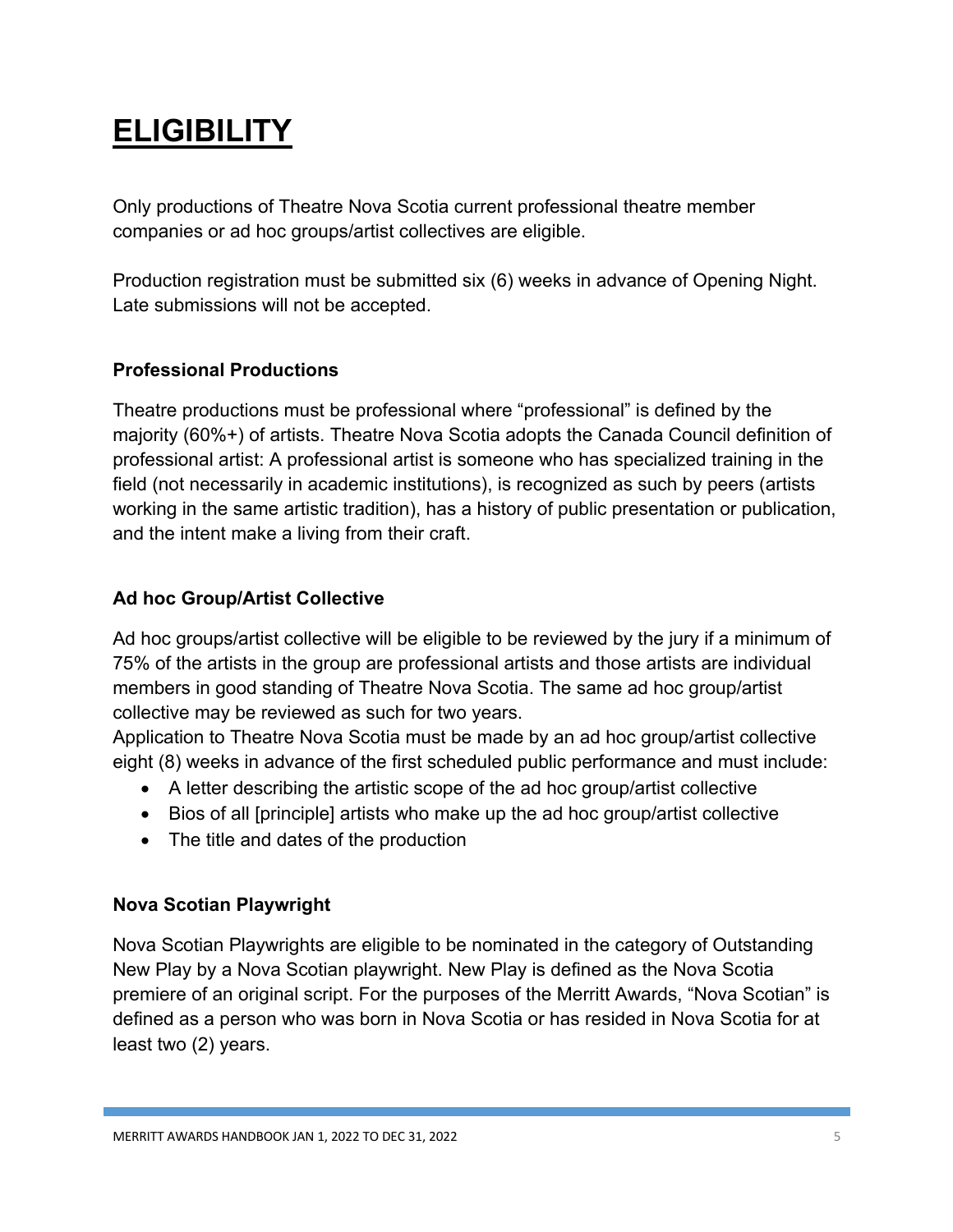Nova Scotian Playwrights are eligible to be nominated in the category of Outstanding New Adaptation by a Nova Scotian playwright. New Adaptation is defined as the Nova Scotia premiere of an adaptation of an existing work of any medium. For the purposes of the Merritt Awards, "Nova Scotian" is defined as a person who was born in Nova Scotia or has resided in Nova Scotia for at least two (2) years.

Producers determine to which categories they are submitting. Producers determine who is considered for any and all award categories.

Producers will be responsible for collecting and submitting artist information as required by the Merritt Awards for the purpose of award eligibility.

A production will only be eligible for one (1) of the Outstanding Production Awards: Outstanding Production, Outstanding Independent Production, Outstanding Emerging Production. Producers will indicate the category in which they wish to be considered and must submit their company and artist payment paperwork within two (2) weeks of close of production. Late or missing paperwork may result in the production becoming ineligible for an Outstanding Production award.

Productions produced as part of the Atlantic Fringe Festival will be subject to the same rules for eligibility as all other productions.

Workshops, fundraisers, excerpts, and training productions are not eligible for the Merritt Awards.

No remount production can be eligible if it has been considered by a jury within a five (5) year period. This includes remounts and continuous runs. A "remount" is defined as a production which, once closed, is remounted using the stage manager's copy of the prompt script and any of the following elements; the original set design and/or costume design, and/or at least 50% percent of the cast are artists who were engaged for the previous production.

No award winner (actor, director, designer, playwright, production) may be nominated again for the same production/part/or design in subsequent years.

**Theatre Nova Scotia shall rule on any questions regarding the eligibility of a production or person.**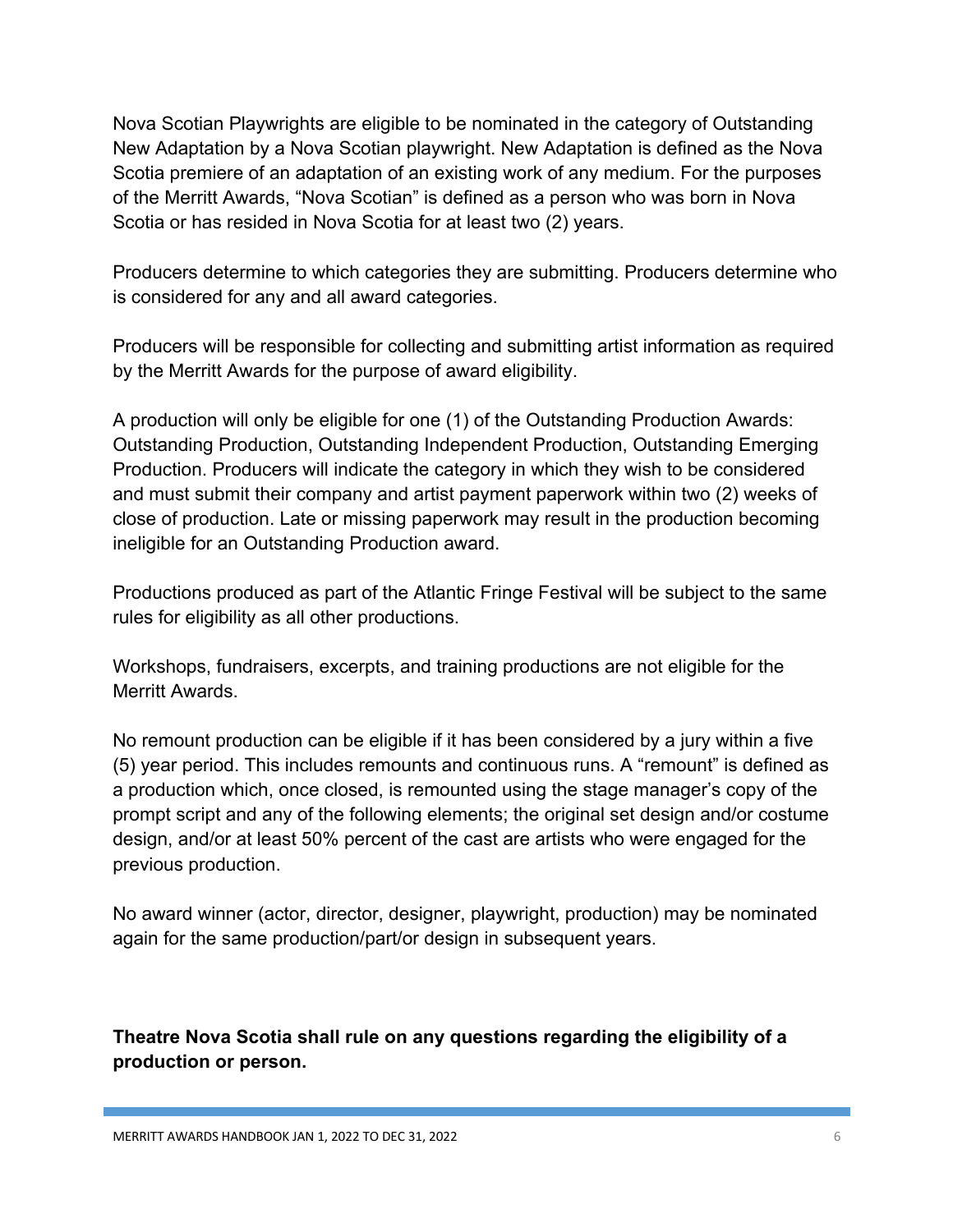## **AWARD CATEGORIES**

#### **AWARDS DECIDED BY THE JURY**

#### **Each category for the Merritt Awards requires there be a minimum of 6 candidates to be considered for nominations**

**Outstanding Choreography**

**Outstanding Costume Design**

**Outstanding Direction**

**Outstanding Fight Direction**

**Outstanding Lighting Design**

**Outstanding New Nova Scotia Adaptation (Playwright)** *Please see definitions on page 5.*

**Outstanding New Nova Scotia Play (Playwright)** *Please see definitions on page 5.*

**Outstanding Musical Direction**

**Outstanding Original Score or Composition** 

**Outstanding Performance by an Ensemble**

**Outstanding Performance in a Leading Role**

**Outstanding Performance in a Supporting Role**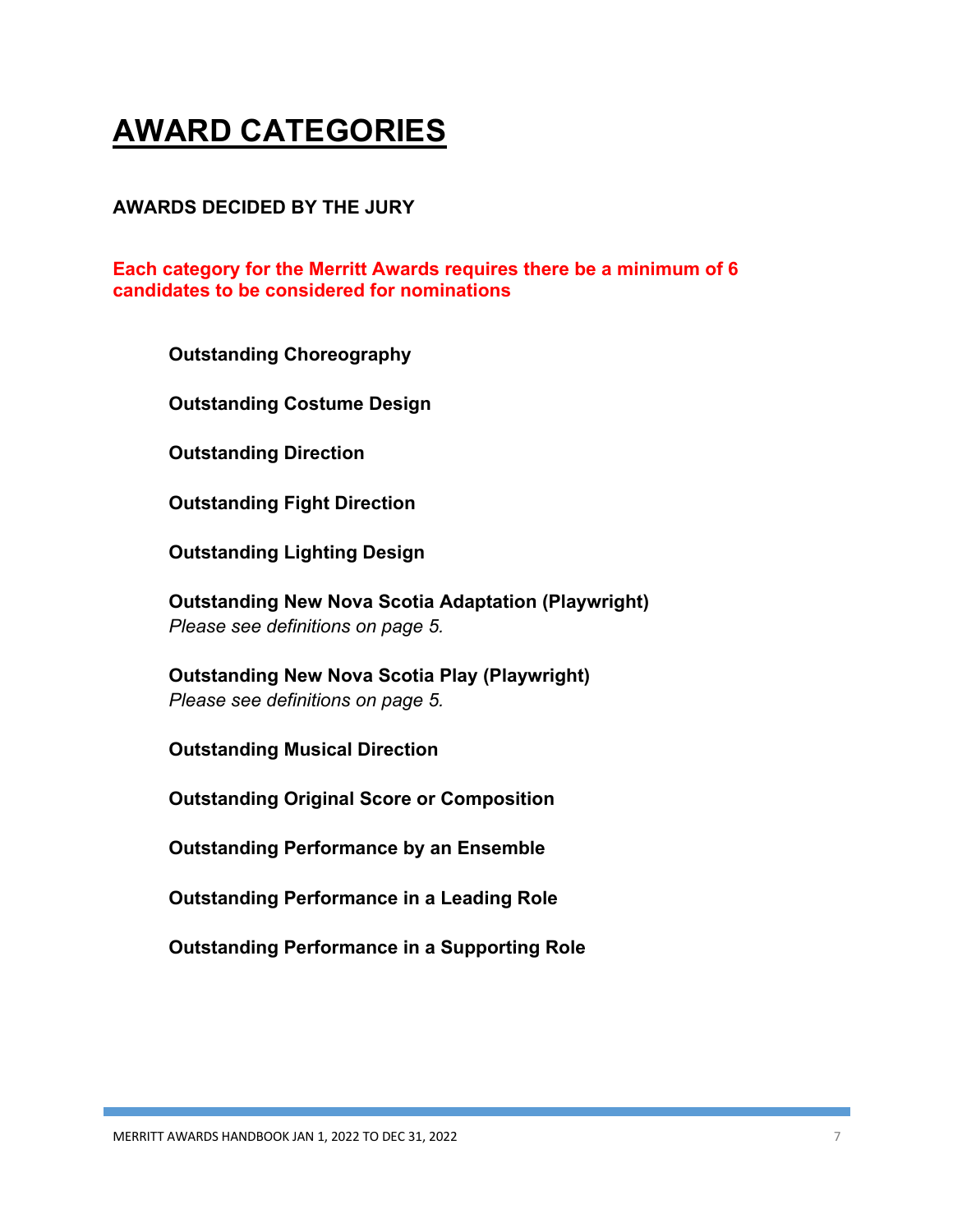*If producers qualify for more than one Outstanding Production category, they must select the category in which they want to be considered. Details regarding payment minimums will be finalized by the Theatre Nova Scotia Board of Directors in February 2021. Please check the website, forms and notices for updates.*

#### **Outstanding Production**

*\*Payment of all personnel required. \*\*Proof of payment forms must be submitted.*

#### **Outstanding Independent Production**

*Open to companies/groups that do not receive operating funding. \*Payment of all personnel required. \*\*Proof of payment forms must be submitted.*

#### **Outstanding Emerging Production**

*Open to companies/groups in which 75% of artists involved in the production have 5 years or fewer of professional theatre experience.*

#### **Outstanding Projection Design**

#### **Outstanding Scenic Design.**

#### **Outstanding Sound Design**

#### **Outstanding Stage Manager**

*\*See below*

## **Outstanding Technician**

*\*See below*

#### **AWARDS DECIDED BY A PANEL**

The jury is not asked to assess the work of Stage Managers and Technicians throughout the year. Therefore, in order to decide the winners of these awards each year, a panel reviews written nominations regarding the contributions of stage managers and technicians working on any eligible production. Nominations can be submitted by producers, performers, designers, stage managers, technicians. The deadline is Feb 28<sup>th</sup> each year. Forms are online at https://www.theatrens.ca/robertmerritt-awards/stage-manager-technician-awards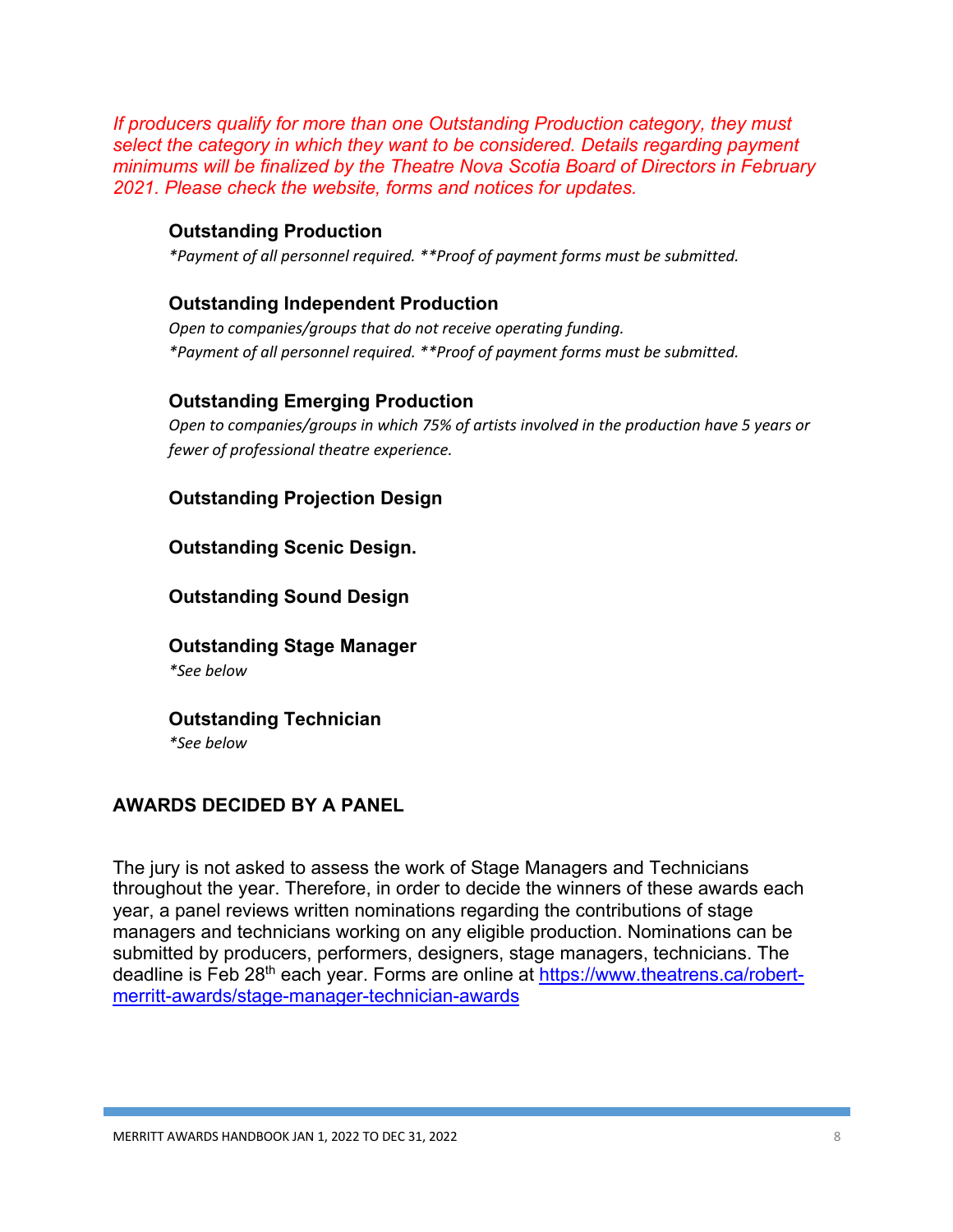## **JURY**

There will be one (1) jury.

The jury will be comprised of six (6) people. An effort will be made to include theatre practitioners of different fields of practice and levels of experience.

Jurors are expected to attend all eligible productions and shall be required to retain ticket stubs from each production. Jurors may be asked to submit ticket stubs in order to verify attendance. It is advisable that jurors also keep all programs and take program notes in order to help them reflect on all of the details of productions when they are filling out the ballot. Please note that there is a significant requirement for travel throughout Nova Scotia during the year, particularly in the summer months as productions take place throughout July and August.

It is accepted that some jurors will not be able to attend all of the eligible productions due to employment either inside or outside of Nova Scotia. The only accepted explanations for missing eligible productions include employment, illness, trips or family emergencies.

If for whatever reason a juror cannot continue his/her duties throughout the year, that juror's ballot will be filled out jointly by the original juror and their replacement.

Theatre Nova Scotia requires that all jurors are able to see at least (but not limited to) 85% of eligible productions. This minimal expectation has been set based on the abilities of past working juries to see eligible productions. A juror who does not attend 85% of eligible productions may at the discretion of the Theatre Nova Scotia Executive Director be dismissed.

Jury members must declare if they have a conflict of interest with any production.

Jury members may not vote for a production they have not attended.

Jury members may not abstain from voting.

Jury attendance records are kept by Theatre Nova Scotia.

In order for a production to be considered properly evaluated for the Merritt Awards, it must be seen by a minimum of three jurors.

In the extremely rare circumstance that an eligible production has not been seen by at least 3 jurors (representing 3 separate ballots), the Producing company will be informed and the Board of Directors and will determine if there can be an alternate procedure to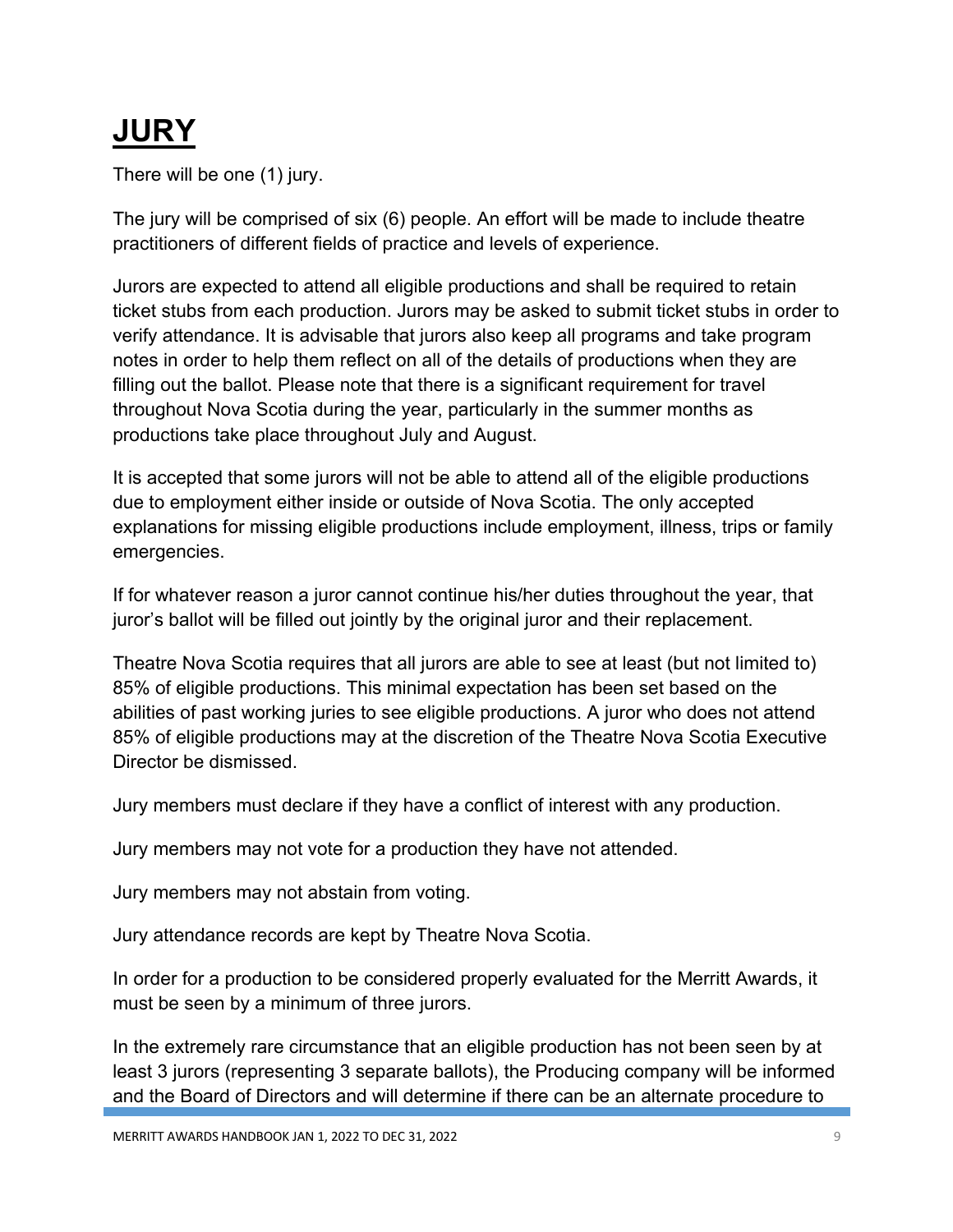ensure that the production is evaluated in a fair and equitable manner.

Theatre companies agree to provide each juror with two complimentary tickets to each eligible production.

Theatre Nova Scotia agrees to reimburse jury members for travel and accommodation expenses subject to advance approval by the Executive Director of Theatre Nova Scotia. Jurors must arrange their own travel.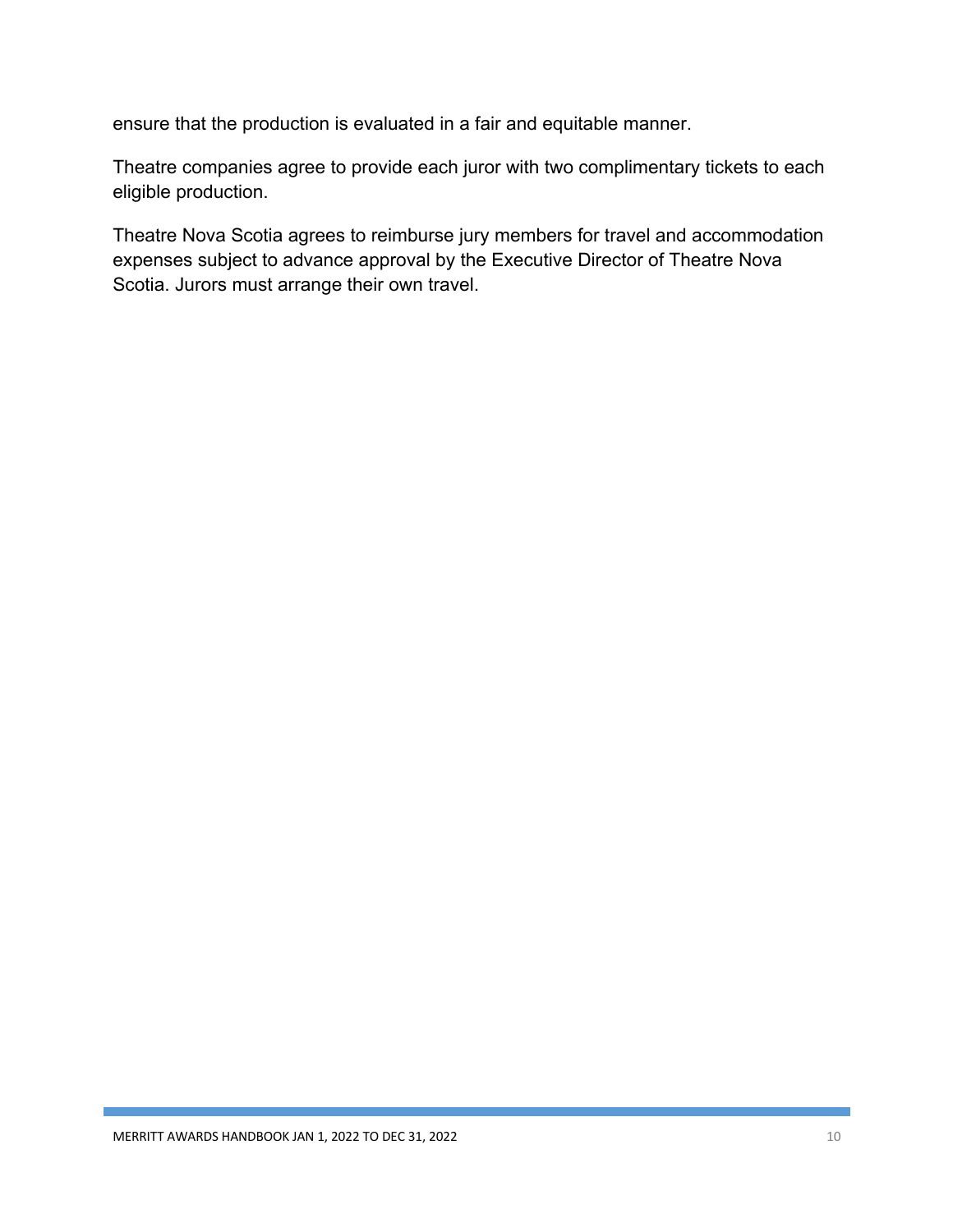## **THE BALLOT**

The information for the ballot is drawn directly from the information submitted on the Merritt website www.merrittawards.ca

In early January following the performance year, Theatre Nova Scotia will make the ballot details of their productions registration information available to each eligible theatre company or ad hoc group/artist collective. The responsibility for verifying the accuracy information on the ballot lies completely with the producing theatre company or ad hoc group/artist collective by the deadline provided by Theatre Nova Scotia.

Upon receiving the first ballots, the jury will have the opportunity to verify that all names, productions, and categories are listed as they expect. If there are any anomalies, the producer(s) will be notified and asked to clarify. The producer has the authority over how their productions and personnel are listed.

Categories that do not have at least 6 candidates will not proceed to a ballot or voting process.

Each juror will be asked to complete all ballots presented to them to determine nominees and winners in each category. Jurors will be asked to continue to vote on a series of ballots, including ballots to break ties and/or to determine nominees and winners.

Theatre Nova Scotia will retain all ballots for a period of one month after the awards ceremony. All ballots will then be destroyed. No part of any ballot will be made public.

Once voting has begun, any candidate or producer wishing to remove themselves from any category, will be done so without substitution. In the event that nominations have already been announced, the candidate will not be replaced.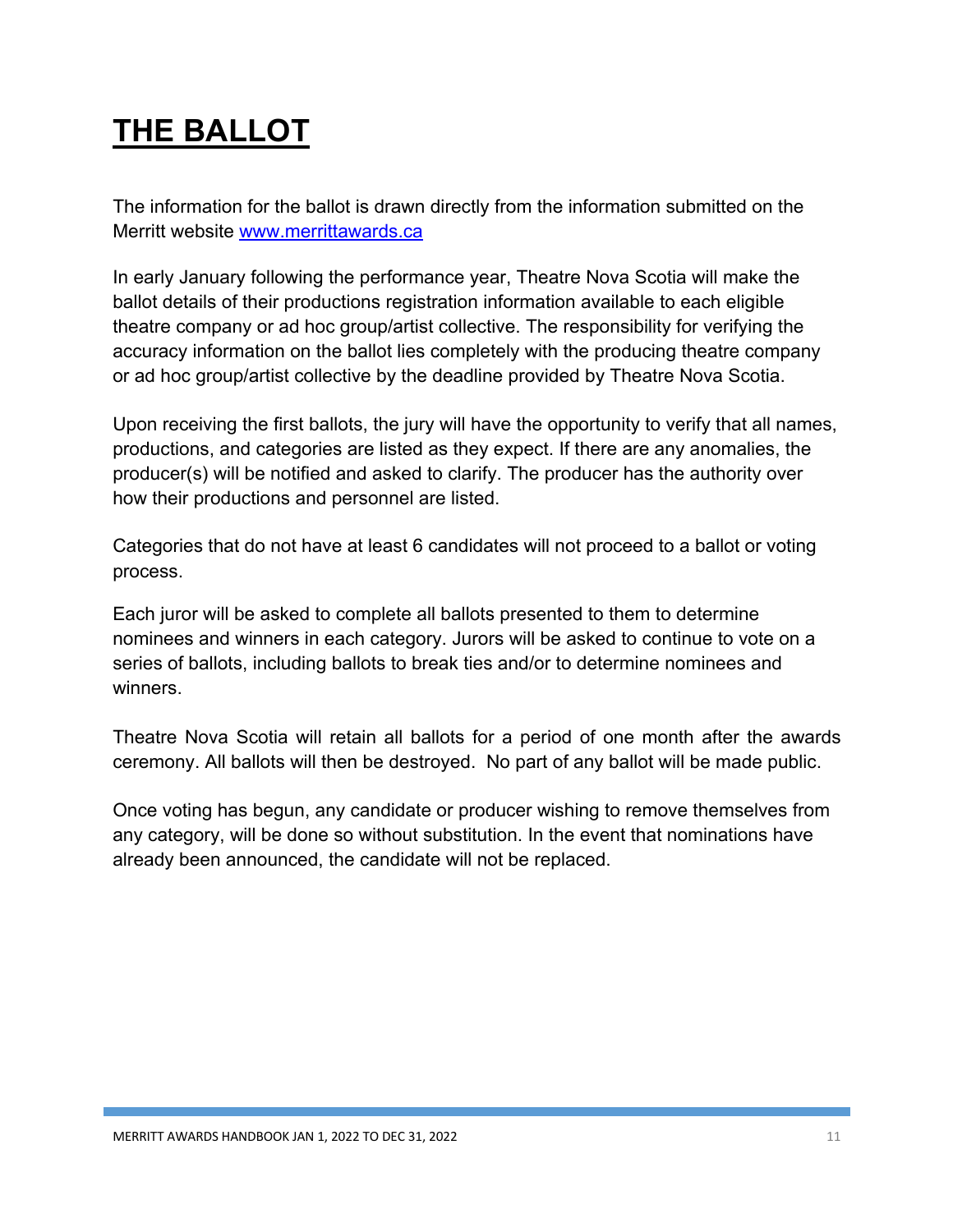## **VOTING**

All voting is confidential.

Theatre Nova Scotia shall not disclose the votes given to any candidate.

A juror may not vote on a production with which he/she has a conflict of interest.

A juror may not vote on a production they did not see.

Jurors may not abstain from voting in categories or vote for fewer than the prescribed number of nominees in any one category unless they are abstaining due to a conflict of interest or were unable to attend the production.

## **First Ballot**

The jurors will receive a ballot by email/online containing the full list of eligible candidates within each category. Each juror will complete the ballot privately. Each juror will select up to five (5) or ten (10) candidates as per the instructions of the category.

The Theatre Nova Scotia Executive or Merritt Scrutineer will tabulate the votes of the jury in every category. Every candidate named by every juror will be included on the second ballot.

## **Jury Meeting**

A jury meeting will be held to review the second ballot prior to voting. At that time, the voting process will be reviewed. Jurors will have the opportunity to discuss each category and determine collectively if any candidates are to be added to the ballot.

## **Second Ballot**

A second ballot will be prepared with all the selected candidates from each juror as well as any additional candidates as decided at the jury meeting. The jurors will receive the second ballot by email/online.

On the second ballot, jurors will rank their choices, marking 1 for their top choice down in descending order to their bottom choice. Jurors must rank all candidates. Jurors may not assign the same ranking to more than one candidate. Conflict of interest and productions not seen by a juror must be indicated where appropriate.

The votes will be tabulated to determine average rankings for each candidate, including appropriate adjustments for conflict of interest and productions not seen by a juror. The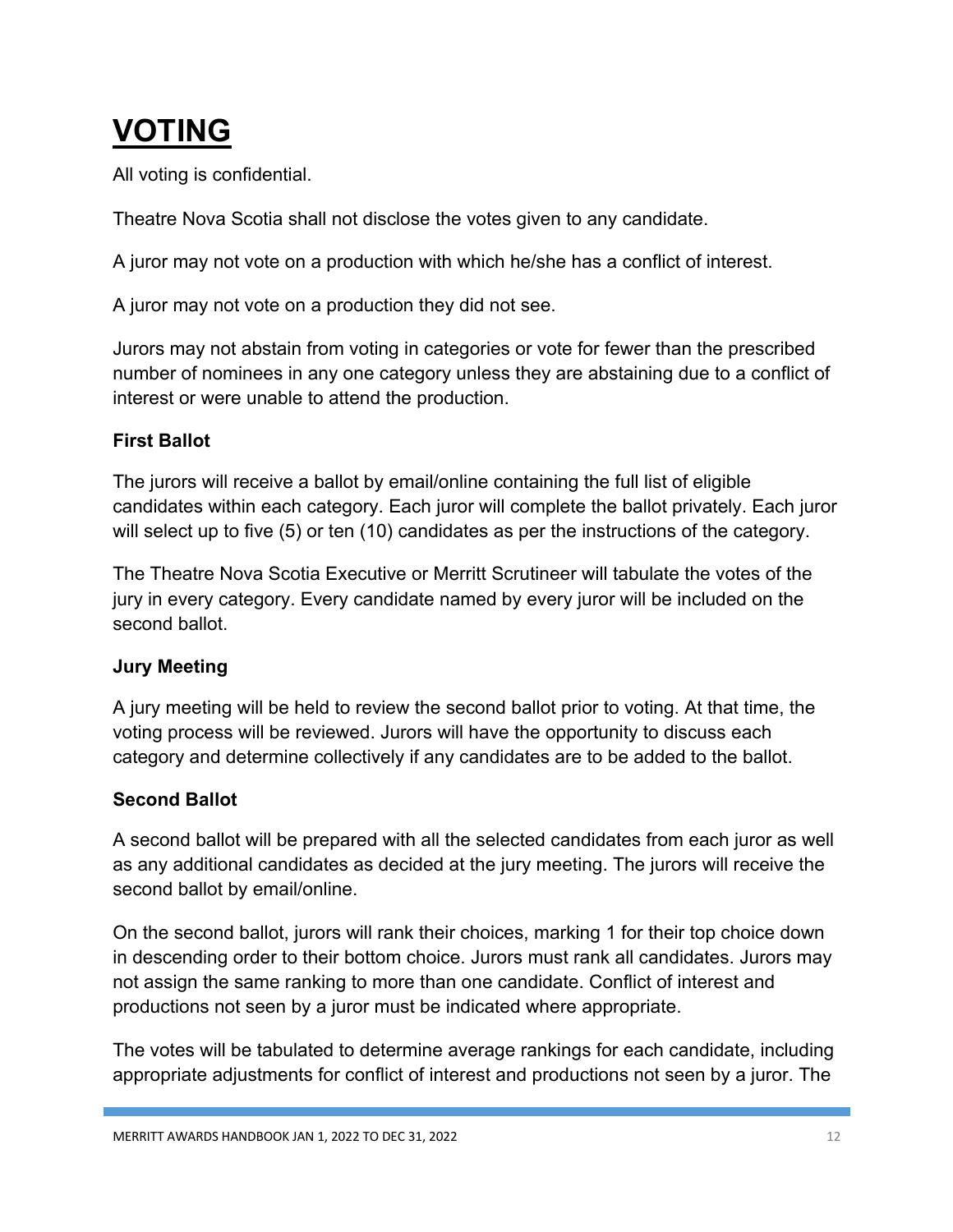top two-thirds of the candidates will advance to the next ballot.

### **Subsequent Ballots**

The process will continue until a list of nominees is established for each category.

The jury will meet in person and be presented with the final nomination list of 5 candidates in each category. Jurors will be given a chance to discuss and decide as a group if each category's nominations are appropriate or requires amendments. The jury has the right to release no fewer than three (3) or no more than five (5). In the case of 2 categories only, Outstanding Performance in a Leading Role and Outstanding Performance in a Supporting Role, the jury has the right to name up to ten (10) nominations. No more than 50% of the nominations of each of these two categories can be cisgendered men.

The jury has the right to decide if any category should receive nominations or an award in a given year.

The jurors will maintain the confidentiality of the nominees.

### **Final Ballot**

The final ballot will include only the nominees and jurors will rank each nominee as per the prior ballots. There are no ties. In the case of 2 categories only, Outstanding Performance in a Leading Role and Outstanding Performance in a Supporting Role, the jury will determine two (2) winners. No more than 50% of the winners of each of these two categories can be cisgendered men.

The jury has the right to determine if they would like to name an award recipient in a category that did not meet the 6-candidate minimum.

The names of the winners shall not be made public until the time of the awards.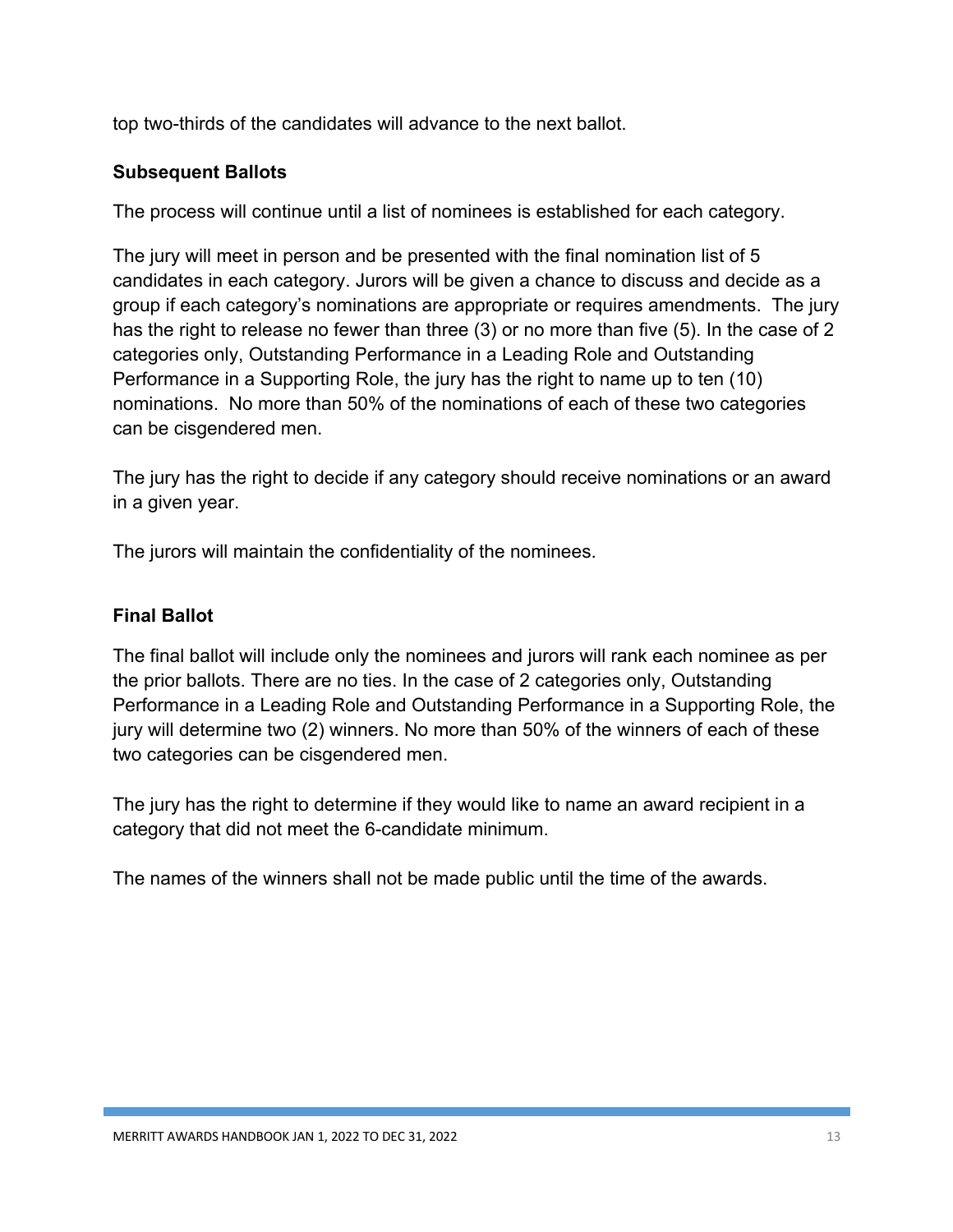## **POLICY DEVELOPMENT**

### **Policies**

Policies for the Merritt Awards are decided by the Board of Directors of Theatre Nova Scotia. It is responsible for reviewing policy and procedure to ensure that the processes of the Merritt Awards are carried out as responsibly and as fairly as possible. The Board may decide to strike a Committee or Working Group.

The theatre community is welcome to submit requests and input regarding the Merritt Awards by contacting the Executive Director or a Board member. The Merritt Awards are often discussed at the Professional Committee and any business arising will be reviewed by the Board.

### **Jury**

Individual members of Theatre Nova Scotia are eligible to participate in the annual jury. Interested members can contact the Executive Director of Theatre Nova Scotia at cmackeigan@theatrens.ca or 902-425-3876. A jury member is responsible for seeing all eligible professional productions from January to December. The number of productions in a year ranges from 35-50. The voting process will take place throughout February/March of the following year and the awards show will take place in late March. If the number of interested jurors exceeds the number of jury positions, a committee will convene to review and make decisions. If the number of interested jurors is insufficient to fill the jury spots, the Executive Director will solicit targeted members.

### **Panels**

Upon receipt of the nominations for the special awards, a panel will be convened to review and decide upon the recipients. The panel will include the Executive Director, at least one (1) Board Director and at least two (2) members of the theatre community.

### **Committees & Working Groups**

From time to time, ad hoc committees or working groups may be struck to discuss detailed policies or procedures. Such groups will include the Executive Director, at least two (2) Board Directors and members of the theatre community as appropriate to the task at hand.